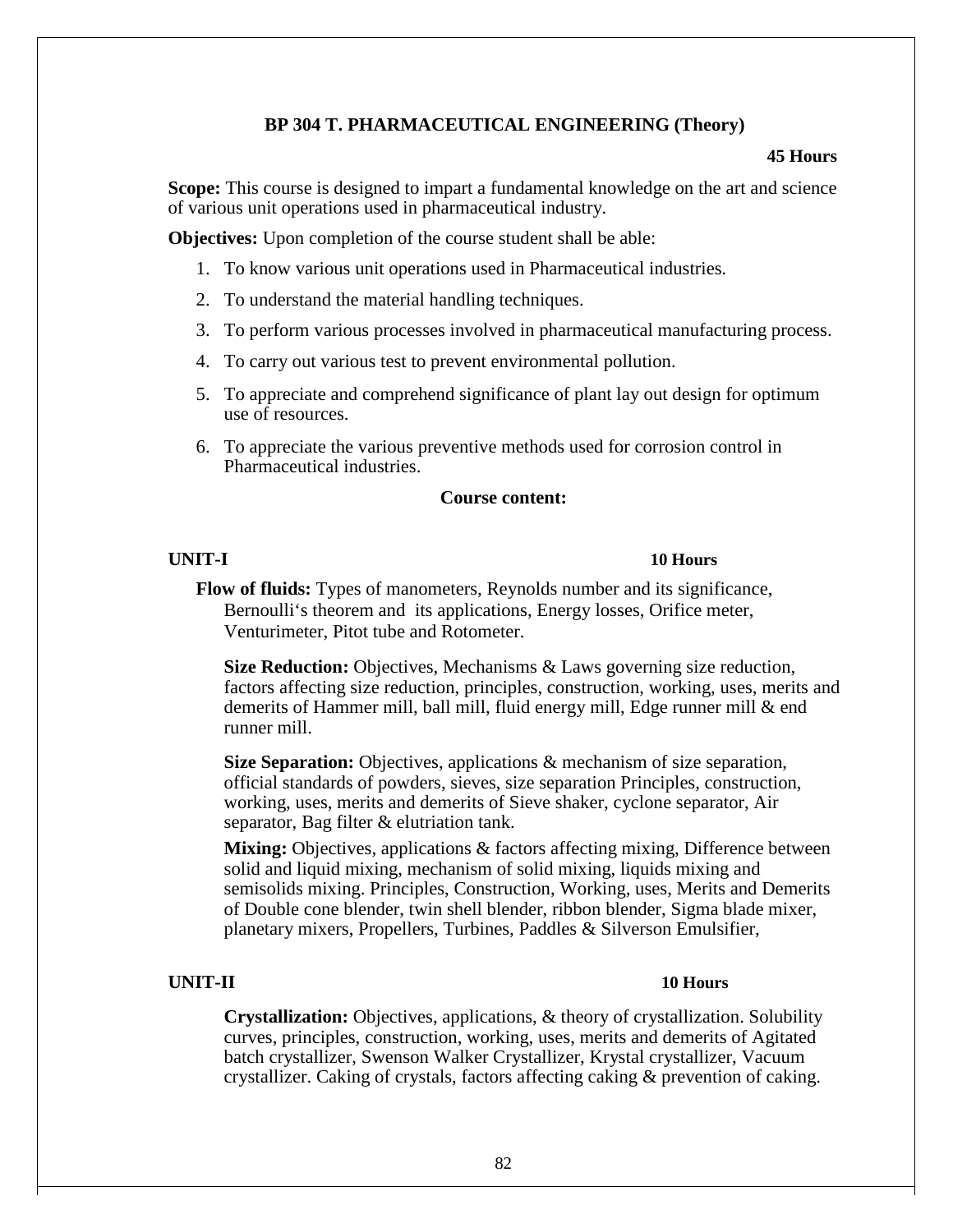**Evaporation:** Objectives, applications and factors influencing evaporation, differences between evaporation and other heat process. principles, construction, working, uses, merits and demerits of Steam jacketed kettle, horizontal tube evaporator, climbing film evaporator, forced circulation evaporator, multiple effect evaporator& Economy of multiple effect evaporator.

**Heat Transfer:** Objectives, applications & Heat transfer mechanisms. Fourier's law, Heat transfer by conduction, convection & radiation. Heat interchangers & heat exchangers.

## **UNIT- III 10 Hours**

**Drying:** Objectives, applications & mechanism of drying process, measurements & applications of Equilibrium Moisture content, rate of drying curve. principles, construction, working, uses, merits and demerits of Tray dryer, drum dryer spray dryer, fluidized bed dryer, vacuum dryer, freeze dryer.

**Distillation:** Objectives, applications & types of distillation. principles, construction, working, uses, merits and demerits of (lab scale and industrial scale) Simple distillation, preparation of purified water and water for injection BP by distillation, flash distillation, fractional distillation, distillation under reduced pressure, steam distillation & molecular distillation

### **UNIT-IV 08 Hours**

**Filtration:** Objectives, applications, Theories & Factors influencing filtration, filter aids, filter medias. Principle, Construction, Working, Uses, Merits and demerits of plate & frame filter, filter leaf, rotary drum filter, Meta filter & Cartridge filter, membrane filters and Seidtz filter.

**Centrifugation:** Objectives, principle & applications of Centrifugation, principles, construction, working, uses, merits and demerits of Perforated basket centrifuge, Non-perforated basket centrifuge, semi continuous centrifuge & super centrifuge.

# **UNIT- V 07 Hours**

**Plant location, industrial hazards and plant safety:** Plant Layout, utilities and services, Mechanical hazards, Chemical hazards, Fire hazards, explosive hazards and their safety.

**Materials of pharmaceutical plant construction, Corrosion and its prevention:** Factors affecting during materials selected for Pharmaceutical plant construction, Theories of corrosion, types of corrosion and there prevention. Ferrous and nonferrous metals, inorganic and organic non metals.

**Material handling systems:** Objectives & applications of Material handling systems, different types of conveyors such as belt, screw and pneumatic conveyors.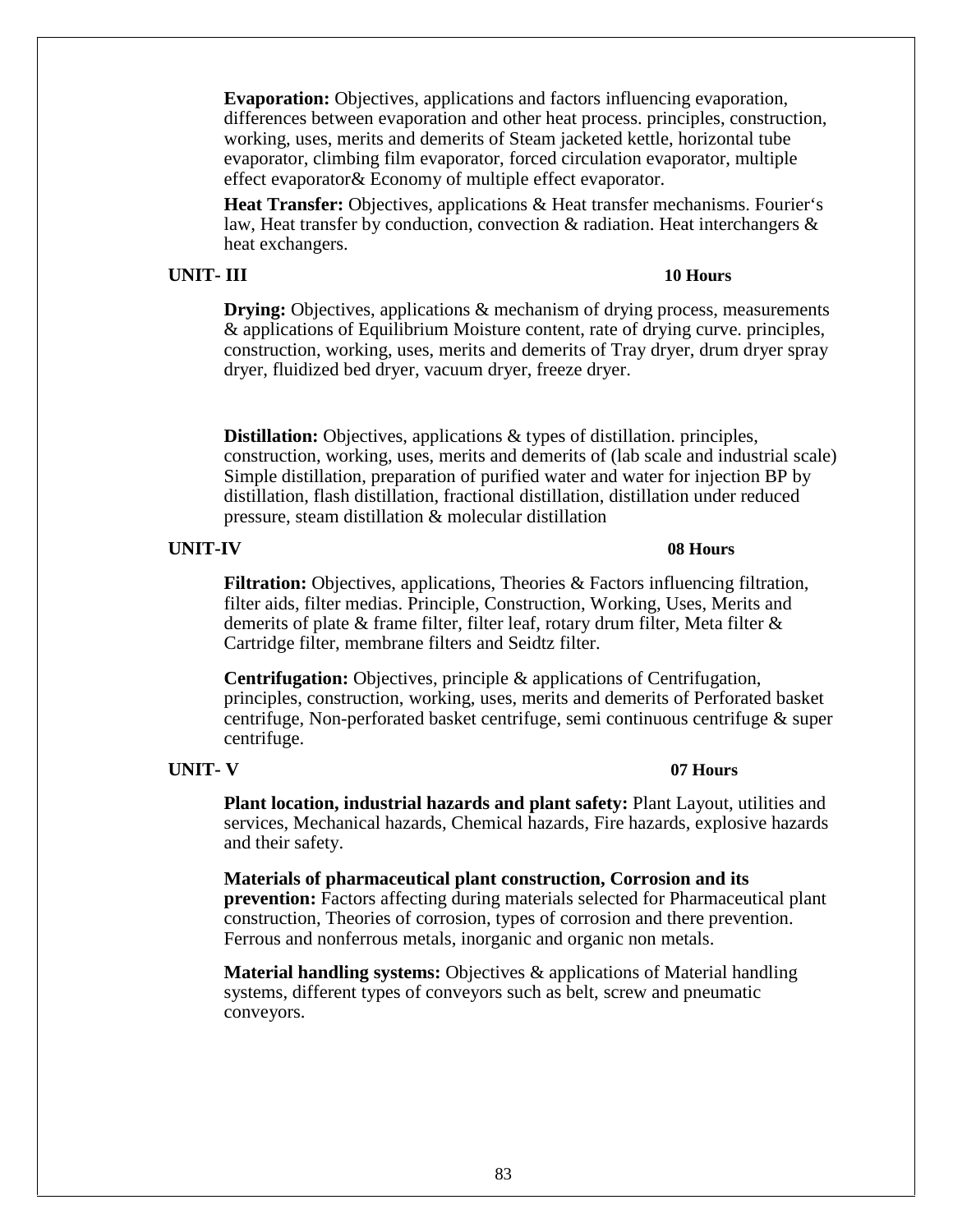### **Recommended Books: (Latest Editions)**

- 1. Introduction to chemical engineering Walter L Badger & Julius Banchero, Latest edition.
- 2. Solid phase extraction, Principles, techniques and applications by Nigel J.K. Simpson-Latest edition.
- 3. Unit operation of chemical engineering Mcabe Smith, Latest edition.
- 4. Pharmaceutical engineering principles and practices C.V.S Subrahmanyam et al., Latest edition.
- 5. Remington practice of pharmacy- Martin, Latest edition.
- 6. Theory and practice of industrial pharmacy by Lachmann., Latest edition.
- 7. Physical pharmaceutics- C.V.S Subrahmanyam et al., Latest edition.
- 8. Cooper and Gunn's Tutorial pharmacy, S.J. Carter, Latest edition.